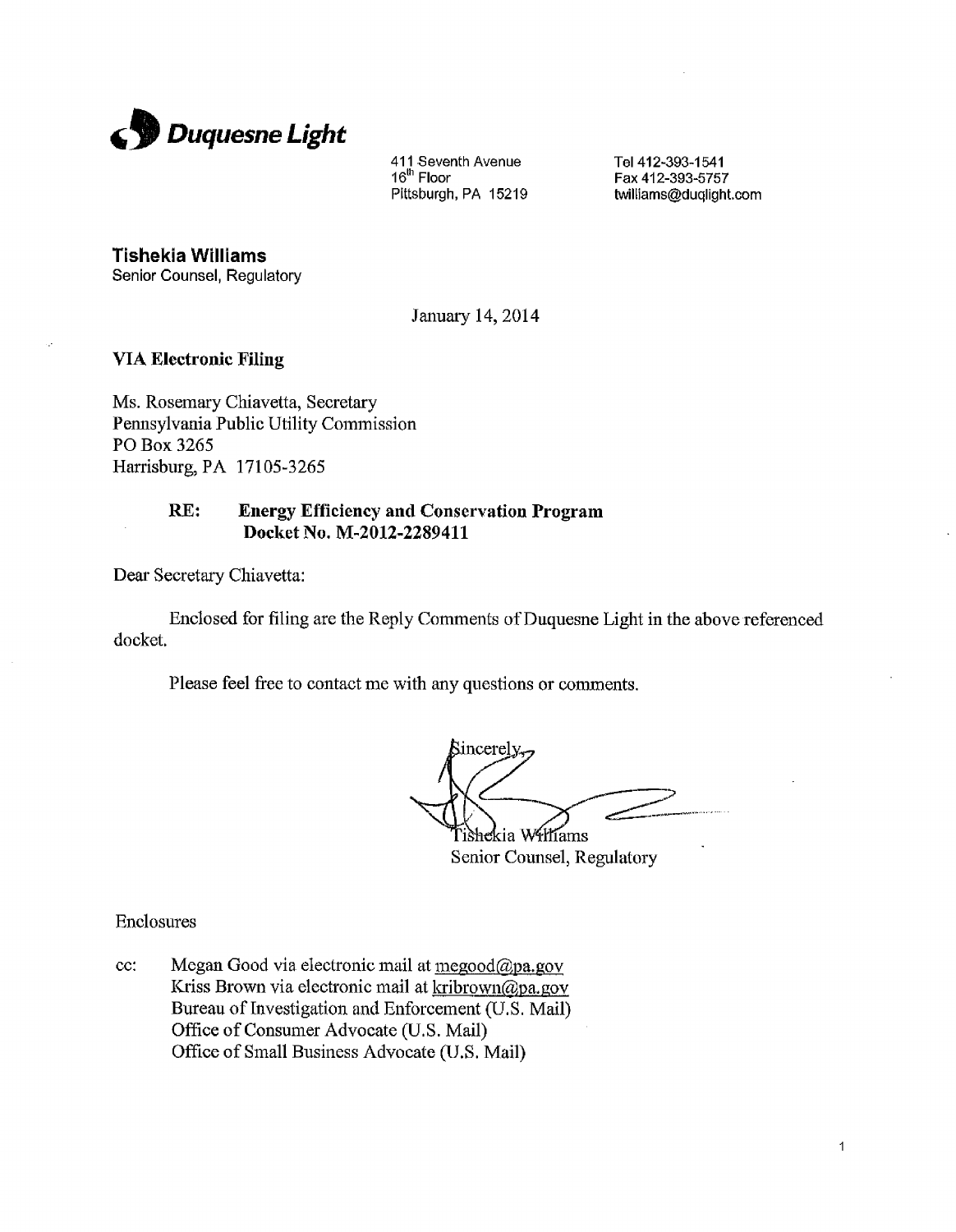#### **BEFORE THE PENNSYLVANIA PUBLIC UTILITY COMMISSION**

**ENERGY EFFICIENCY AND CONSERVATION : Docket Nos. M-2012-2289411<br>PROGRAM M-2008-2060897 PROGRAM M-2008-2069887**  $\ddot{\cdot}$ 

# **REPLY COMMENTS OF DUOUESNE LIGHT COMPANY**

#### **I. INTRODUCTION**

House Bill 2200 was signed into law as Act 129 of 2008 ("Act 129") with an effective date of November 14, 2008. Among other things, Act 129 requires Pennsylvania electric distribution companies ("EDCs"), including Duquesne Light Company ("Duquesne Light" or "Company"), to develop and implement Energy Efficiency, Conservation and Demand Response ("EECDR") plans. Specifically, EDCs were required to achieve electric demand reductions of a minimum of 4.5% of annual system peak demand in the 100 hours of highest demand by May 31, 2013. 66 Pa.C.S.§2806.1(d)(l). Additionally, by November 30, 2013, the Commission was required to compare the total costs of energy efficiency and conservation plans to the total savings in energy and capacity costs to retail customers in this Commonwealth or other costs determined by the commission. "If the Commission determines that the benefits of the plans exceed the costs, the Commission shall set additional incremental requirements for reduction in peak demand for the 100 hours of greatest demand or an alternative reduction approved by the Commission....The reductions in consumption required by the commission shall be accomplished no later than May 31, 2017." 66 Pa.C.S.§2806.1(d)(2). (Emphasis Added)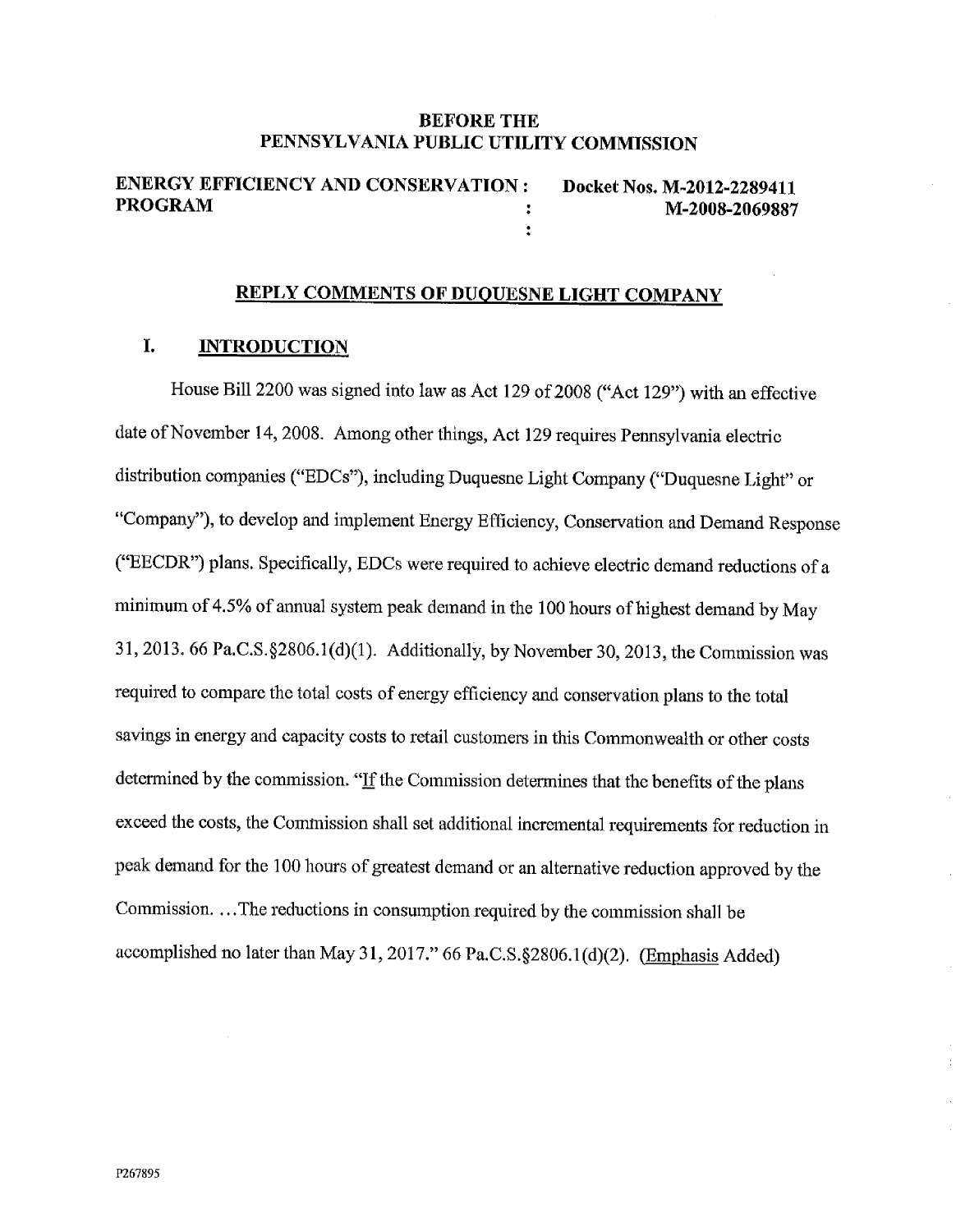On November 14, 2013, the Commission issued a Tentative Order releasing the amended Act 129 Demand Response Study,<sup>1</sup> including a Preliminary Wholesale Price Suppression and Prospective Total Resource Costs ("TRC") analysis. The Act 129 Demand Response study evaluates the cost-effectiveness of the Phase I peak demand reductions implemented by the EDCs and makes recommendations. Specifically, in the Demand Response study, the Statewide Evaluator ("SWE") recommends:

- The elimination of the top 100 hour methodology;
- Adoption of the California methodology of including 75% of the incentive payment as a proxy for participant costs;
- EDCs be required to bid reductions into the PJM forward capacity auctions;
- Any future DR targets be EDC specific due to differences in the LMP;
- The decision to promulgate future DR targets be contingent on regional capacity prices;
- That the Commission consider Phase I costs as sunk costs in determining the costeffectiveness of any future direct load control ("DLC") programs;
- + That future DR targets be based on the average load reduction observed over a subset of hours during which DR is likely to be a cost-effective alternative to generation; and
- Commercial and Industrial customers enrolled in PJM ELRP be excluded from participation in future EDC DR programs.

The Tentative Order provides that interested parties may file written comments within 30 days, and written reply comments 45 days from the date the notice is published in the *Pennsylvania Bulletin.* Pursuant to the Tentative Order, joint comments were filed by the

 $1$  In a May 17, 2013 Secretarial Letter, the Commission issued the Act 129 Demand Response Study-Final Report in this docket. At the Commission's direction, further research regarding potential wholesale price suppression benefits was completed by the Statewide Evaluator and released with the November 14, 2013 Tentative Order.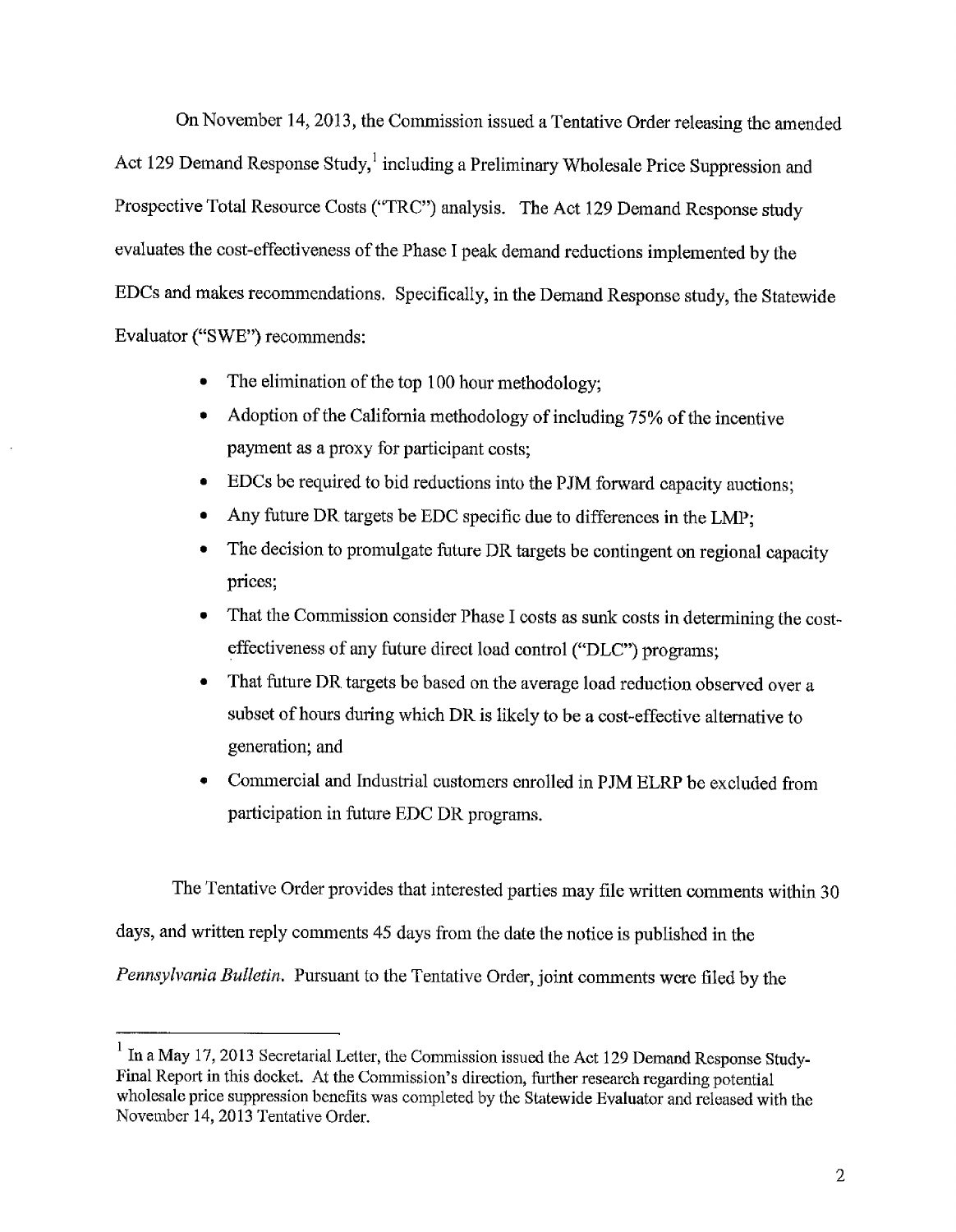Citizens for Pennsylvania's Future, Clean Air Council, Keystone Energy Efficiency Alliance and the Sierra Club; Comverge, Inc., EnerNOC, Inc,, and Johnson Controls, Inc.; and Metropolitan Edison Company, Pennsylvania Electric Company, Pennsylvania Power Company and West Penn Power Company collectively (hereafter "First Energy Companies"). Additionally, comments were filed by the Electric Power Generation Association ("EPGA") , the Energy Association of Pennsylvania ("EAP")<sup>2</sup>, the Industrial Energy Consumers of Pennsylvania ("IECPA"), the Office of Consumer Advocate ("OCA'), PECO Energy Company ("PECO"), and PPL Electric Utilities Corporation.

Duquesne Light wholly supports the comments filed by EAP on December 30, 2013. Based on the results of the Amended DR study finding that the Phase I DR programs were not costs effective, and plain language of Act 129, Duquesne Light believes that additional DR programs should not be required. By these reply comments, the Company does not seek to restate or duplicate positions advanced by EAP and others. Rather, the Company requests that the Commission consider its limited reply comments for the purpose of understanding the impact of certain proposed recommendations on Duquesne Light, specifically.

# **II. Responses to Comments and Recommendations**

# A. **The Commission should refrain from allocating portions of EDCs budget to certain DR programs on a statewide uniform basis, or reducing EDC budgets based on the absence of DR requirements for certain customer classes.**

As indicated in the SWE's Amended DR Study, majority of the Act 129 Phase I DR programs implemented by the EDCs were not cost effective. DR program performance was, and

 $2$  EAP submitted comments on behalf of its EDC members subject to Act 129, including Duquesne Light Company. Comments of EAP to the Tentative Order dated November 14, 2013 Re: ACT 129 Energy Efficiency and Conservation Program, Page 3.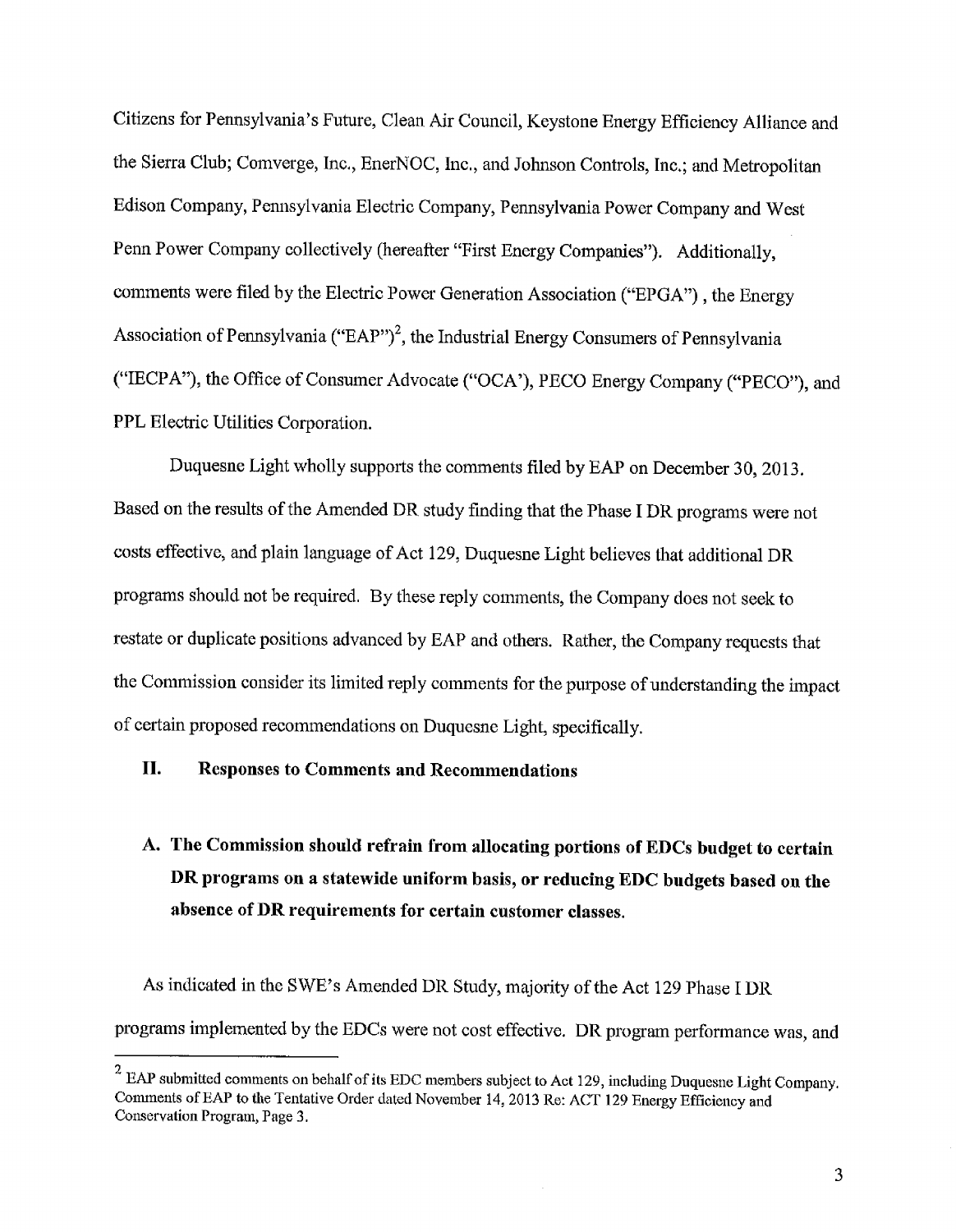will continue to be, impacted by factors that vary for each EDC. As detailed in the Amended DR Study and summarized in the Tentative Order, a major contributing factor is geographic variance in the capacity and energy prices amongst the EDC service areas. For example, EDCs in the Mid-Atlantic region typically experience higher locational marginal pricing ("LMPs") during summer peak hours than EDCs such as Duquesne Light that operate in the West region. Similarly, the Duquesne Light zone is part of PJM's western region for purposes of its capacity market. Just as EDCs in the Mid-Atlantic region typically experience higher LMPs, they also have historically experienced higher capacity prices. Indeed, for every program year past and projected, <sup>3</sup> the capacity price for Duquesne Light was, and is projected to be lower than the capacity pricing of EDCs in the Mid-Atlantic region. Due to capacity prices in the West region, the SWE states that it is unlikely that DR would be cost-effective in the West region, and the Commission should review the results of PJM's 2016-2017 Base Residual Auction ("BRA") prior to making a determination regarding any future DR targets.

Against this background, PECO recommends the *statewide* allocation of 14%-18% of EDC Act 129 program funds to mass market DLC DR programs. Duquesne Light opposes PECO's recommendations that it be ordered to allocate 14-18% of its Act 129 Program budgets to Mass Market DLC Programs. The recommendation is simply not supported by the facts. PECO's recommended percentages "correspond to the funds PECO will expend on its existing Commission-approved mass market DLC program..." PECO asserts that its programs are costeffective and so, all EDCs should be ordered to implement them. This position disregards the fact that EDCs are not all similarly situated. Duquesne Light's Phase I Mass Market DLC program was limited to the installation of approximately 1,480 direct load control devices. The

<sup>3</sup> Program years 2012-2016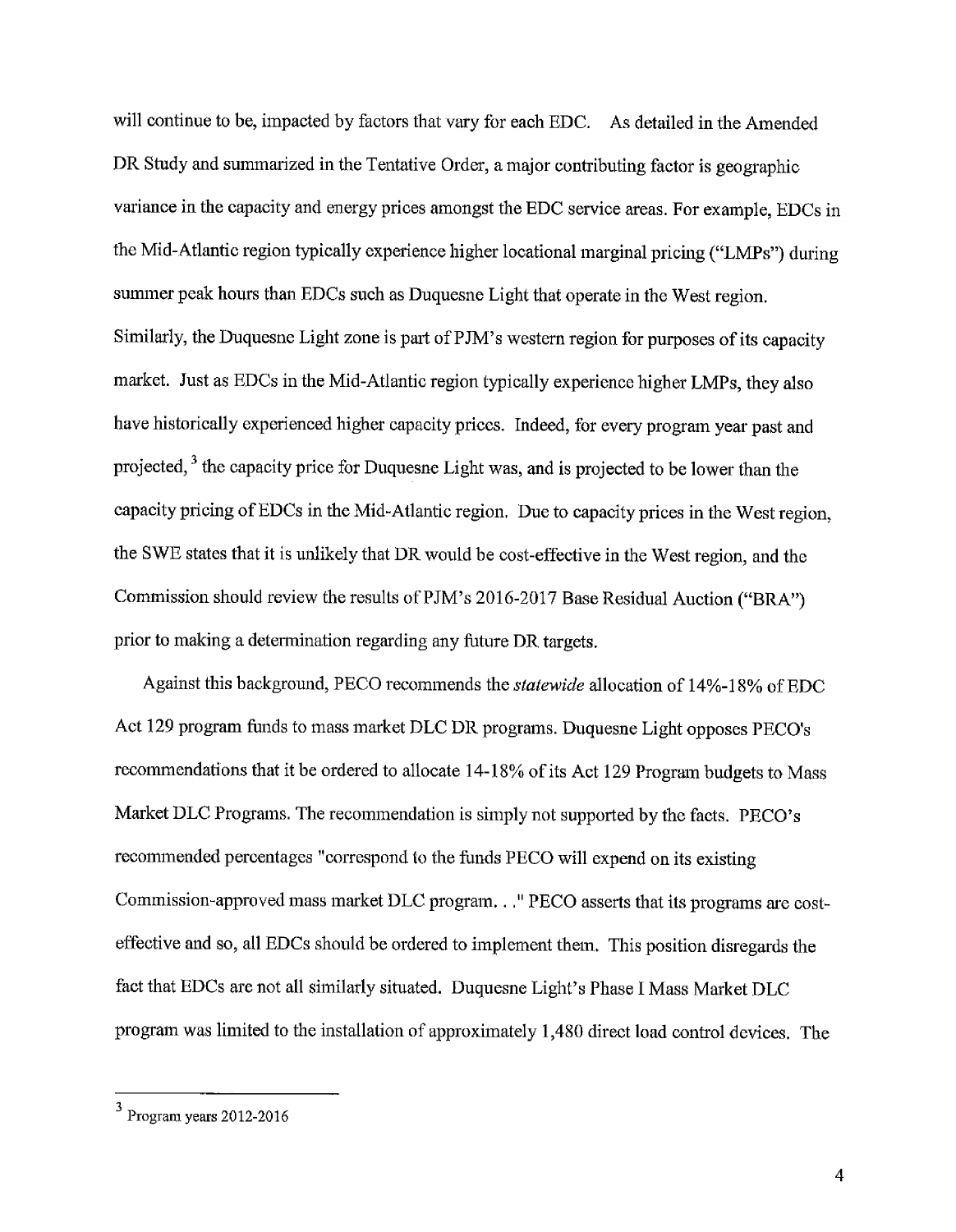Company's residential Mass Market DLC program cost represents approximately 1.7% of the Company's Phase I budget. Even if Duquesne Light's Phase I investment in DLC is considered sunken costs, that alone will not make the program cost-effective. Significant additional investment, which is highly unlikely to be cost-effective, would be required to accommodate the 14-18% recommendation. Nonetheless, PECO recommends all EDCs allocate 14-18% of their Act 129 budgets to an activity without significant ratepayer benefit. If the Commission elects to mandate any additional DR program implementation, it should follow the SWE's recommendation "that, due to differences in LMPs and capacity prices across the state, any future DR targets be EDC-specific."

Additionally, Duquesne Light agrees with the comments of PECO, PPL, the First Energy Companies and EAP that large commercial and industrial ("C&I") load curtailment programs should be excluded from future Act 129 EE&C Plans. Likewise, Duquesne Light supports the SWE's recommendation that future C&I load control programs exclude participation by customers enrolled in the PJM ELRP. Existing PJM markets are better equipped to serve the needs of these customers in a more cost-effective manner.

The Company does not, however, support IECPA's recommendation to reduce large C&I customer program budgets by 50% because DR programs serving large C&I customers are discontinued. As noted by IECPA, there is no DR requirement for any customer in Act 129 Phase II programs. Yet, Phase II budgets were not specifically reduced to account for the absence of DR mandates. IECPA offers no compelling reason to do so in future phases. Duquesne Light's filed and approved Act 129 Phase II EE&C Plan reflects energy savings targets, acquisition rates and budgets reflected in the Commission adopted Energy Efficiency

5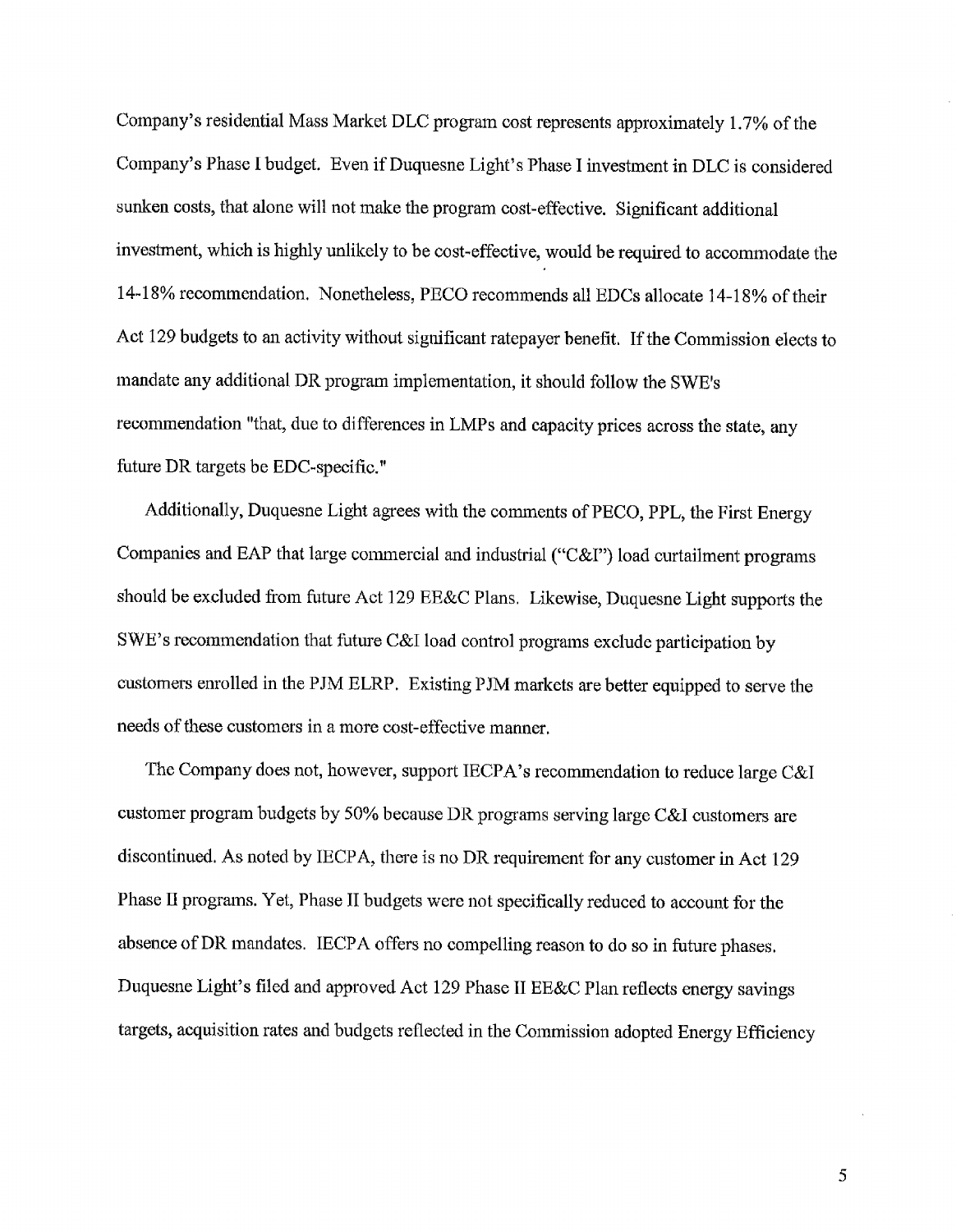Market Potential Study annunciated in its Phase II Implementation Order. As no cost was included in its Phase II EE&C Plan for any DR programs there are no associated costs to remove.

# **B. EDCs should not be required to bid demand reductions into the PJM Capacity Markets.**

Duquesne Light agrees with PPL that EDCs should not be required to bid demand reductions into PJM capacity markets. As noted by PPL, the PJM BRA is a binding commitment, incurred more than three years in advance of delivery. DR outside a certain threshold will result in penalties from PJM.<sup>4</sup> It is not reasonable to expose EDCs or their ratepayers to the risk of additional penalty for programs that have not proven to be cost-effective. Given the volatility in the BRA clearing prices, it is uncertain at best, whether bidding demand reductions will make the Act 129 DR programs cost-effective. For example, in the Western Zone year 2010-2011, the BRA clearing price was  $$183.05/MW$  per day. In 2012-2013, the clearing price was  $$16.46/MW$ per day.

Additionally, Act 129 requires any future DR reduction targets to be met by May 31, 2017, which means that DR programs need to be in place by June 1, 2016.<sup>5</sup> Given that the BRA is due more than three years in advance, the earliest that Phase III demand reductions could be bid into the BRA for delivery is 2020-2021. For these reasons Duquesne Light believes that the Commission should adhere to its prior decisions finding that "consistent with our pronouncement

 $4$  PJM Manual 18, Section 9.1.9 effective date 11/21/2013

<sup>&</sup>lt;sup>5</sup> In order to achieve this objective, Duquesne Light supports the procedural schedule proposed by PECO as follows:

<sup>•</sup> August 1, 2014 - Release of SWE Demand Response Study and Phase III Tentative Implementation Order

September 12, 2014 -- Tentative Order Comments due

<sup>•</sup> September 26, 2014- Tentative Order Reply Comment due

<sup>•</sup> November 3, 2014 – Final Phase III Implementation Order

<sup>•</sup> February 3, 2014 - ECCs file Phase III Plans

<sup>•</sup> June 1, 2015- Commission ruling on Phase III Plans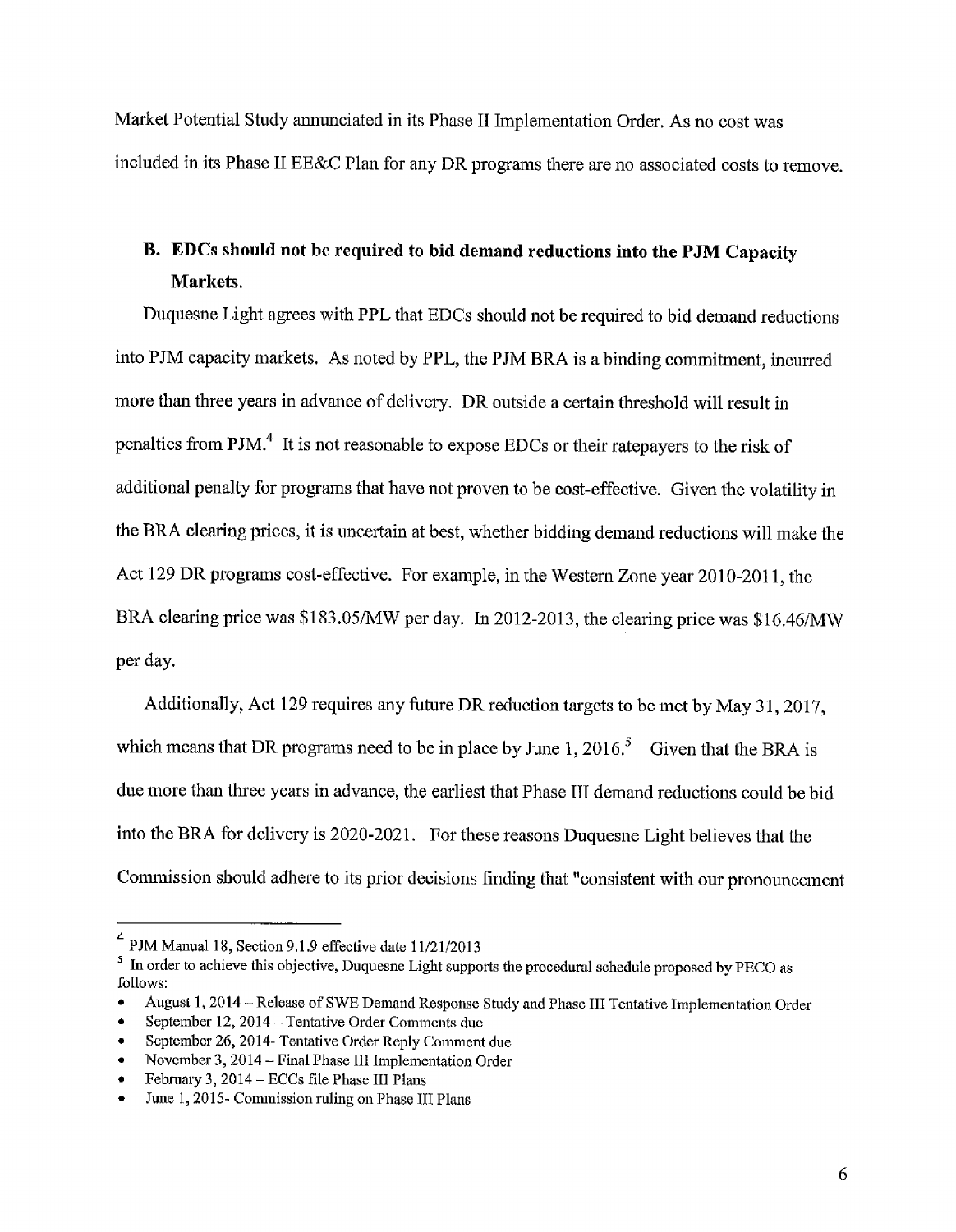on this issue within our Phase II Implementation Order, we will defer to the discretion of the EDC whether it chooses to pursue this course . . ." *Petition ofDuquesne Light Company for Approval of its Energy Efficiency and Conservation Phase II Plan,* P. 47, Docket No. M-2012- 2334399 (Opinion and Order, March 14, 2013).

# **C. DR should be treated as a capacity type resource and DR events should be called as needed for reliability.**

The Tentative Order cites two possible mechanisms provided in the Amended DR Study for determining the hours during which the use of DR programs would be cost-effective. The first mechanism requires EDCs to call DR events during any hour in which the real-time LMP for that zone is above a certain dollar-per-MWh threshold. The second requires EDCs to call DR events when the day-ahead forecast is above a certain percentage threshold of the summer peak demand forecast. Interested parties filed comments supporting one methodology or the other. Duquesne Light supports a third approach that would treat DR as a capacity-type resource.

As reflected on page 36 of Amended DR Study, "The benefit/cost analyses presented in this report assumes that the Act 129 DR programs are operated to provide a surrogate for capacity. Accordingly, the primary value used in the monetization of program benefits is the avoided cost of capacity." However, the 100 Hours methodology used in Phase I, as well as the two proposed alternative mechanisms improperly treat DR primarily as an energy resource. PJM pays DR program participating customers for the *ability to curtail* if needed, by contrast, Act 129 customers were only paid for actual load curtailments. As acknowledged in the Tentative Order (page 29) and the Amended DR Study (page 42), for DLC DR programs Full Load Reduction savings calculation methodology is appropriate *"because the value of a DR program is the*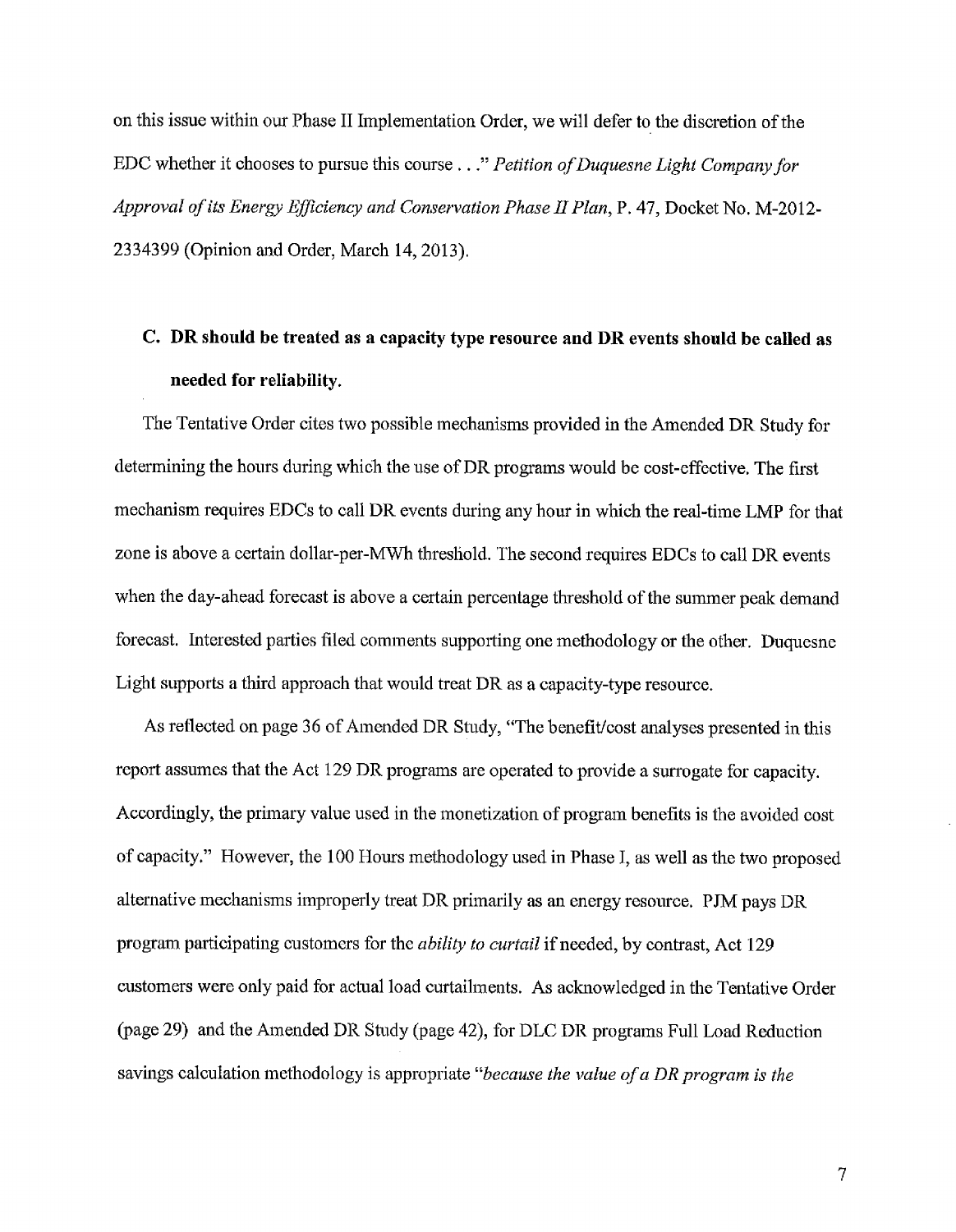*EDC's ability to have load under control when needed."* Consistent treatment of Act 129 DR programs is preferable.

Should the Commission direct EDCs to implement any future C&I load curtailment programs, EDCs should be allowed to report DR resources under their control, as it is for DR programs in other states and in the ISOs examined in the Amended DR Study. <sup>6</sup> Also, as acknowledged in the Amended DR Study, page 54, "[hourly] predictive difficulties are less common for DR programs in other states and in the ISOs examined, where DR programs are used only when necessary based on reliability triggers . . ." Therefore, Duquesne Light recommends that if a DR target is established, EDCs be permitted to use for compliance purposes, load under its control. This is appropriate and consistent with the underlying purpose of DR, which is reliability, and would mitigate predictive difficulties associated with the 100 hour methodology and complexities of the proposed two alternatives.

Testing protocols are all that is needed to ensure availability of DR resources. As evidenced in the Amended DR Study (page 57) which states that cool summer conditions may prevent application of its two recommended mechanisms. In those situations, the SWE recommends that a test event be called to measure compliance for dispatchable resources available to reduce load. DR programs properly designed will support program participation terms that limit the amount of hours the DR resource can be called (for example, no more than 12 to 16 hours per summer season).This is a common program design parameter and the basis for Duquesne Light's initial Phase I DR Program filing, approved by the Commission. Coincidentally, per the Amended DR Study (page 26) "In 2012, the LMPs for all EDCs were elevated only during 12 to 14 hours of

<sup>&</sup>lt;sup>6</sup> Consistent with the PJM Emergency Load Response Program (ELRP), annual maximum events per year ten, between 12:00 and 8:00 PM; absent a PJM-initiated, CSP must test load management resources and provide customer specific compliance information; CSPs test is a simultaneously test of all zonal DR resources if PJM has not called an event by August 15<sup>th</sup>. If an event is called between August 16 and September 30<sup>th</sup>, no test is required. Similar protocols could be used to examine DR availability under Duquesne Light's proposal.